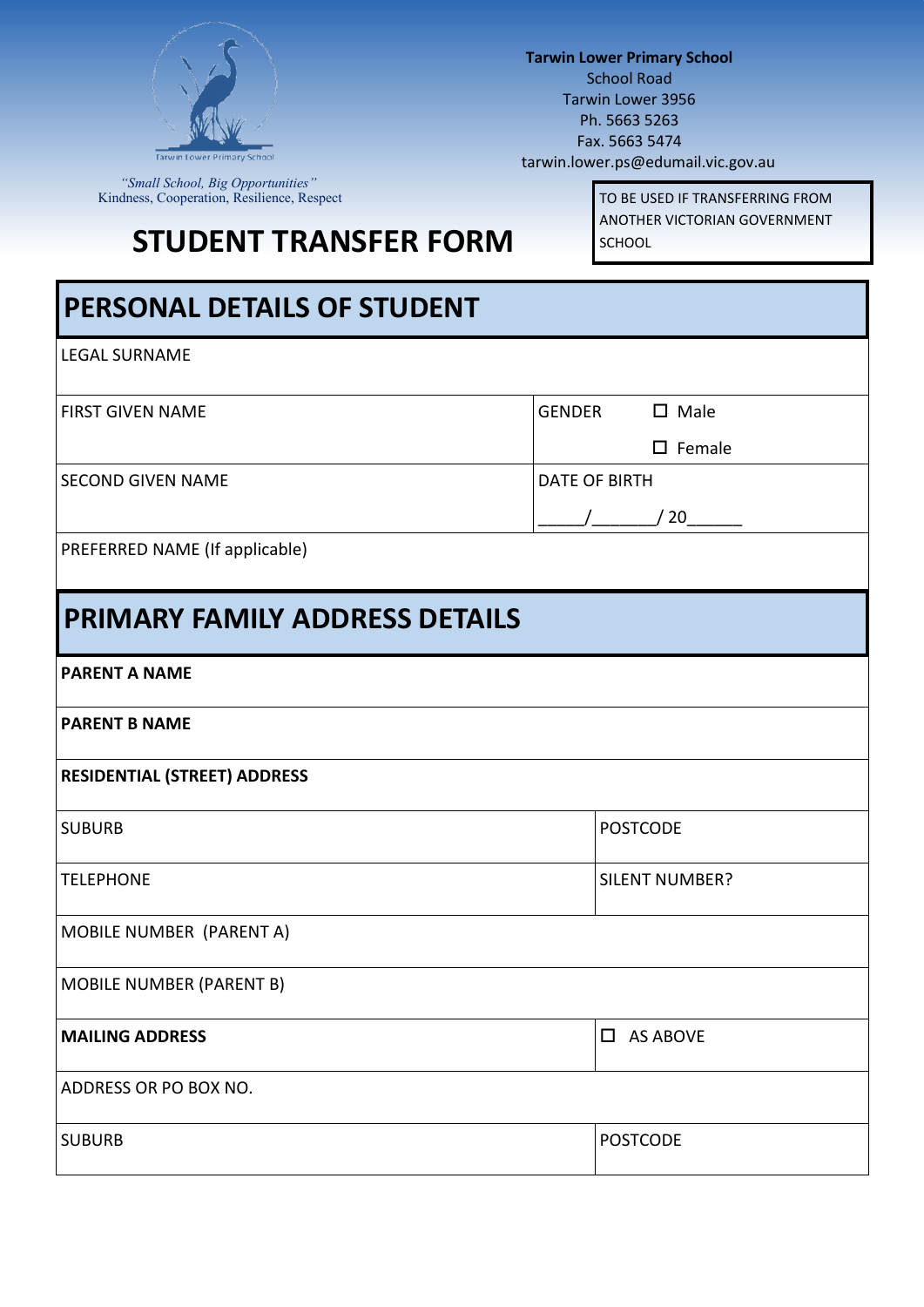| <b>STUDENT MEDICAL DETAILS</b>                                                               |                                                                                                  |                 |                        |                                                    |                     |                            |              |  |
|----------------------------------------------------------------------------------------------|--------------------------------------------------------------------------------------------------|-----------------|------------------------|----------------------------------------------------|---------------------|----------------------------|--------------|--|
| <b>ASTHMA</b>                                                                                |                                                                                                  |                 |                        |                                                    |                     |                            |              |  |
|                                                                                              | DOES THE STUDENT SUFFER FROM ASTHMA?                                                             |                 |                        | $\square$ No<br>(Go to next section)               |                     |                            |              |  |
| $\Box$ Yes (Please fill in below & supply current<br>Asthma Management Plan for the student) |                                                                                                  |                 |                        |                                                    |                     |                            |              |  |
|                                                                                              | Please indicate if the student suffers from the following                                        |                 |                        | Action if my child displays any of these symptoms: |                     |                            |              |  |
| symptoms:                                                                                    | $\Box$ Cough                                                                                     |                 |                        | Inform Doctor                                      |                     | $\square$ No<br>$\Box$ Yes |              |  |
|                                                                                              | $\square$ Difficulty Breathing                                                                   |                 |                        | <b>Inform Emergency Contact</b>                    |                     | $\Box$ Yes                 | $\square$ No |  |
|                                                                                              | $\square$ Wheeze                                                                                 |                 |                        | <b>Administer Medication</b>                       |                     | $\Box$ Yes                 | $\square$ No |  |
|                                                                                              | □Exhibits symptoms after exertion                                                                |                 |                        | <b>Other Medical Action</b>                        |                     | $\square$ No<br>$\Box$ Yes |              |  |
|                                                                                              | $\Box$ Tight Chest                                                                               |                 |                        | If yes, please specify:                            |                     |                            |              |  |
| <b>ASTHMA MEDICATIONS (Please fill in name)</b><br><b>DOSAGE</b>                             |                                                                                                  |                 | <b>ADMINISTERED BY</b> |                                                    | <b>WHERE STORED</b> |                            |              |  |
| Preventative                                                                                 |                                                                                                  |                 |                        |                                                    |                     |                            |              |  |
| Reliever                                                                                     |                                                                                                  |                 |                        |                                                    |                     |                            |              |  |
| <b>ANAPHYLAXIS</b>                                                                           |                                                                                                  |                 |                        |                                                    |                     |                            |              |  |
| DOES THE STUDENT HAVE A POTENTIALLY LIFE THREATENING ALLERGY? 口 No                           |                                                                                                  |                 |                        |                                                    |                     |                            |              |  |
| □ Yes ALLERGEN                                                                               |                                                                                                  |                 |                        | (Anaphylaxis Management Plan must be supplied)     |                     |                            |              |  |
| <b>SYMPTOMS</b>                                                                              |                                                                                                  |                 |                        |                                                    |                     |                            |              |  |
| EPIPEN SUPPLIED FOR SCHOOL □ Yes □ No<br>EPIPEN WITH STUDENT □ Yes □ No                      |                                                                                                  |                 |                        |                                                    |                     |                            |              |  |
|                                                                                              | <b>OTHER MEDICAL CONDITIONS</b>                                                                  |                 |                        |                                                    |                     |                            |              |  |
|                                                                                              | DOES THE STUDENT HAVE ANY OTHER MEDICAL CONDITIONS? $\Box$ No $\Box$ Yes (Please complete below) |                 |                        |                                                    |                     |                            |              |  |
| CONDITION                                                                                    |                                                                                                  | <b>SYMPTOMS</b> |                        |                                                    |                     |                            |              |  |
| <b>MEDICATION &amp; DOSAGE</b>                                                               |                                                                                                  | <b>ACTION</b>   |                        |                                                    |                     |                            |              |  |
|                                                                                              |                                                                                                  |                 |                        | <b>Inform Doctor</b>                               |                     | $\Box$ Yes                 | $\square$ No |  |
|                                                                                              |                                                                                                  |                 |                        | Inform Emergency Contact                           |                     | $\Box$ Yes                 | $\square$ No |  |
|                                                                                              |                                                                                                  |                 |                        | <b>Administer Medication</b>                       |                     | $\Box$ Yes                 | $\square$ No |  |
| <b>WHERE STORED</b>                                                                          |                                                                                                  |                 |                        | <b>Other Medical Action</b>                        |                     | $\Box$ Yes                 | $\square$ No |  |
|                                                                                              |                                                                                                  |                 |                        | If yes, please specify:                            |                     |                            |              |  |

In the event of illness or injury to my child whilst at school, on an excursion, or travelling to or from school; I authorise the Principal or teacher-in-charge of my child, where the Principal or teacher-in-charge is unable to contact me, or it is otherwise impracticable to contact me to: (cross out any unacceptable statement)

- consent to my child receiving such medical or surgical attention as may be deemed necessary by a medical practitioner,
- administer such first aid as the Principal or staff member may judge to be reasonably necessary.

Signature of Parent/Guardian: Date: \_\_\_\_\_ / \_\_\_\_\_ / \_\_\_\_\_\_